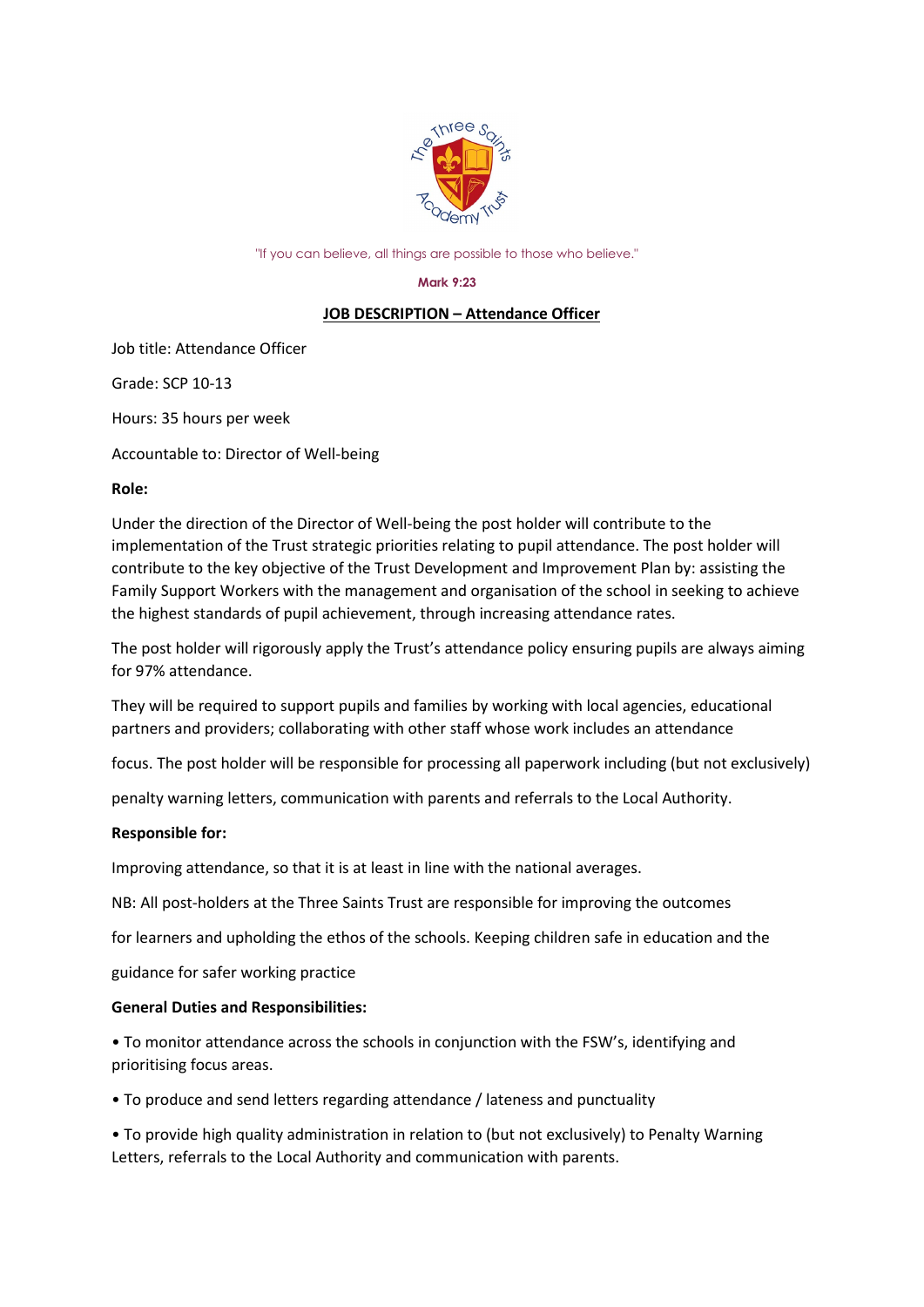• To maintain the monitoring of progress of legal Orders, Parenting Orders and School Attendance contract and any legal orders.

- To monitor the process of monitoring letters and fines.
- To manage attendance meetings at the family home and academy, discuss and support with

attendance issues. Complete and record School Attendance Panel meetings including the outcome.

- To attend and provide information for meetings regular school attendance meetings.
- Start and maintain attendance case files and track progress of targeted pupils.
- Conduct and record welfare checks in line with Trust protocol.
- To plan and agree strategies to target improvements in attendance for specific pupils.
- To keep meticulous records of actions and outcomes, which may be called upon in court cases
- To proactively and independently manage a caseload as agreed with the Director of Well-being.
- To be available as a point of contact for families

• To ensure the Children Missing Education procedure is followed by the schools, and request is processed in a timely manner.

- Collaborate with the Local Authority to facilitate the success of fines and prosecutions
- Attend Child Protection meetings if required to do so.
- Track and monitor the persistent absence of pupils.
- Hold parental meetings where necessary as a strategy to improve attendance and build positive

# relationships

- Reinforce expectations of attendance through daily monitoring calls and attendance meetings
- Ensure contacts are logged using the Trust's system (Arbor)

# **Other duties:**

• Any other duties commensurate with the post.

Equal Opportunities:

• To promote equal opportunities in Education in Order that all children and families will gain optimum benefit from the service provided

• To promote and ensure that all pupils and young people are happy, healthy, safe, successful

and achieve economic wellbeing

# **Generic Staff Requirements**:

• Uphold the professional standards expected of every member of Trust staff in all dealings with

colleagues, pupils, parents / carers and the wider community

• Adhere to the principles expressed in the aims of the Trust and its mission statement